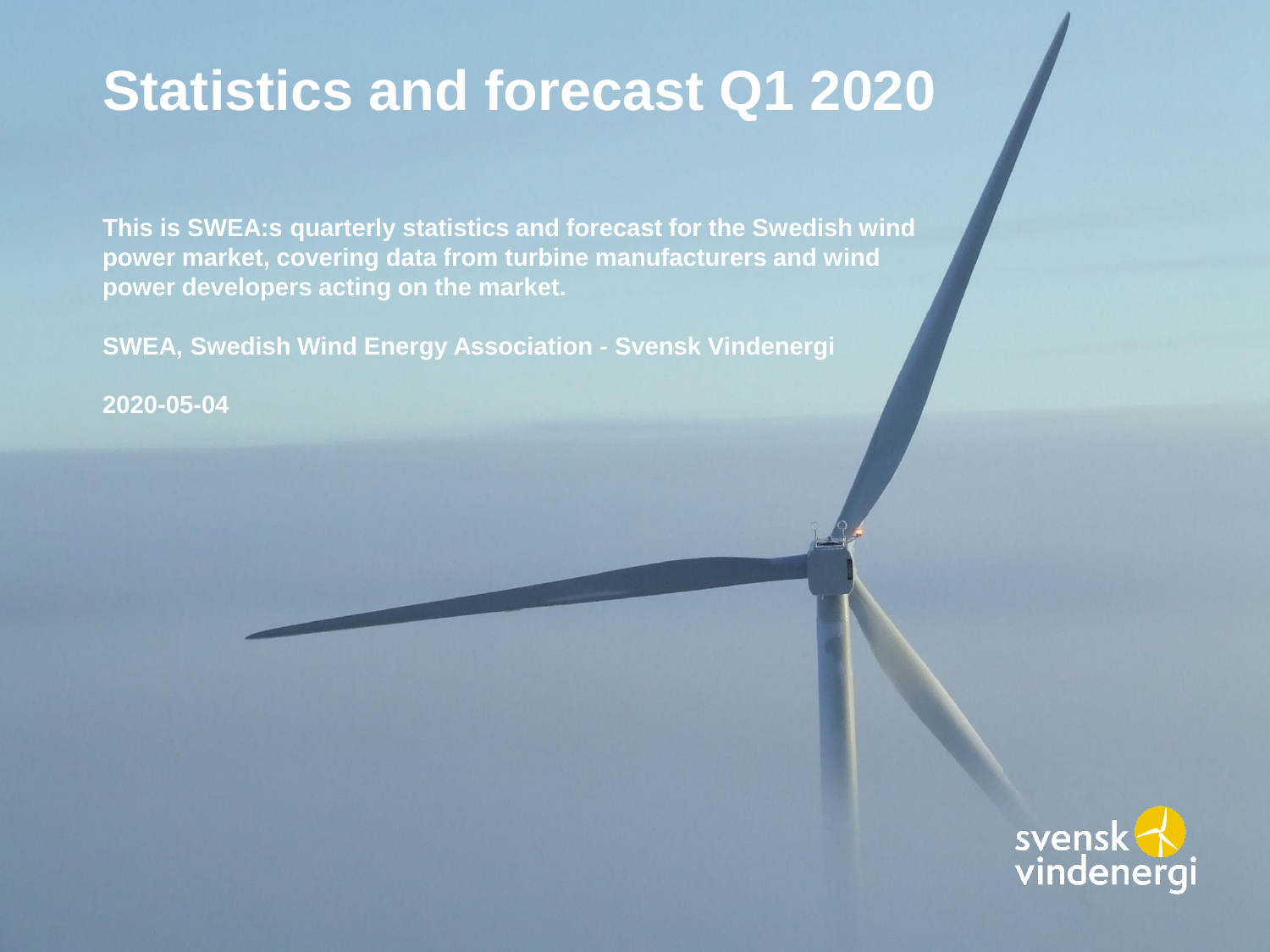### **The statistics and forecast**

- *The statistics* are based on the order books of the turbine manufacturers and project portfolios of the wind power developers presented at an aggregated level
- *The forecast* are based on current and future market conditions.
- *Base case:* Projects with turbine contracts (firm and binding), approximately 30 percent of permitted projects and 15 percent of projects under permission process will be realized. This is the most realistic scenario and is the official forecast.
- *Low case:* Only projects where turbine contracts (firm and binding) have been signed will be realized. In this scenario no further investment decisions are made. Thus, this scenario defines the lower limit of wind power growth in Sweden.
- *High case:* Projects with turbine contracts (firm and binding), around 60 percent of permitted projects and 30 percent of projects under permission process will be realized. This scenario is more optimistic and sets the ceiling for growth of wind power in Sweden.

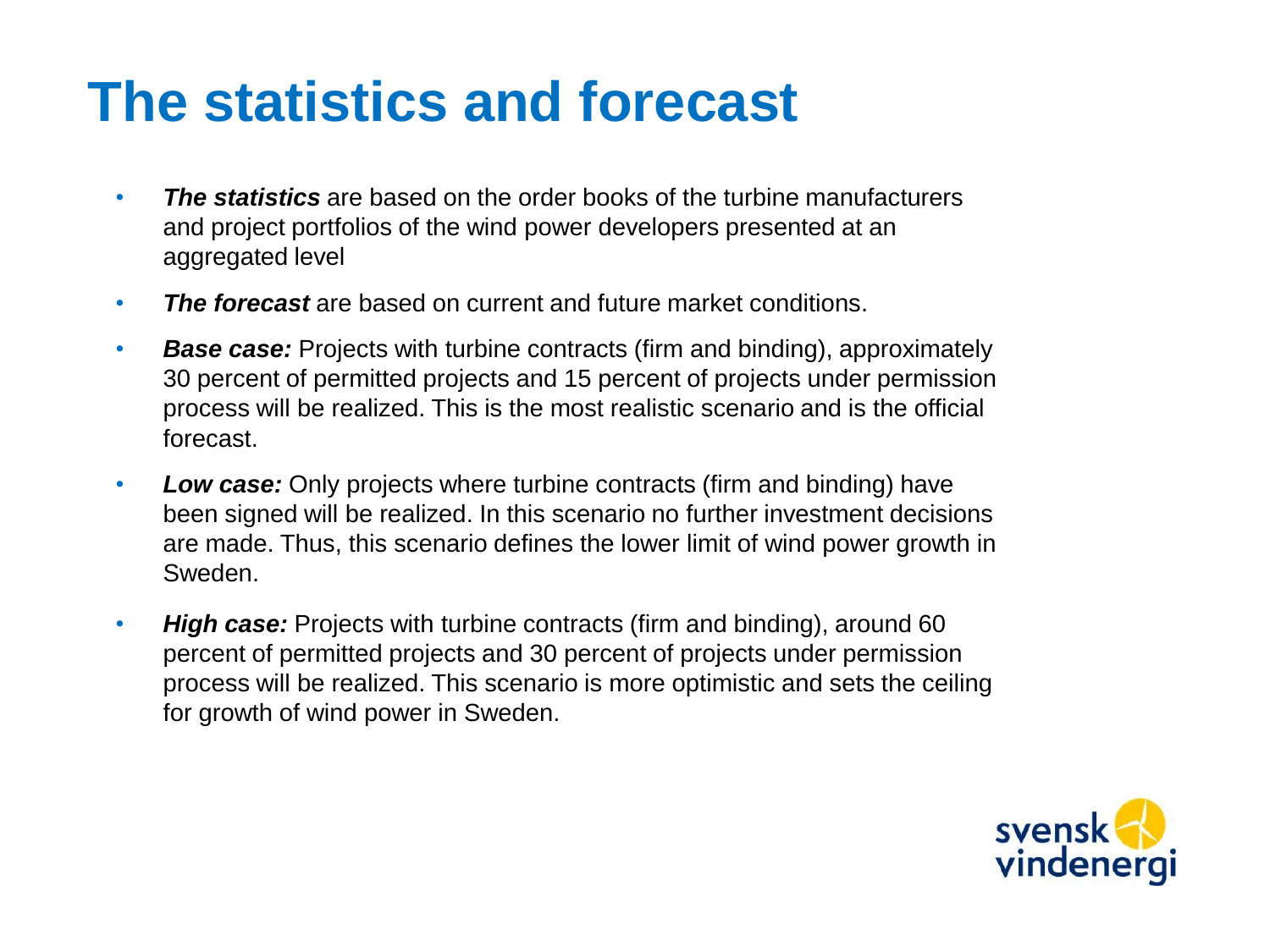### **Previous year**

### **Total by the end of 2018**

Turbines: 3 652 Capacity: 7 395 MW Actual production: 16,4 TWh\* Annual production (estimated): 19,5 TWh\*\*

### **Added capacity in 2019**

| Total:       | 1588,4 MW |
|--------------|-----------|
| 4th quarter: | 792,4 MW  |
| 3rd quarter: | 519,0 MW  |
| 2nd quarter: | 140,8 MW  |
| 1st quarter: | 136,2 MW  |

#### **Total by the end of 2019**

Turbines: 4 099 Capacity: 8 984 MW Actual production: 19,5 TWh\* Annual production (estimated): 24,7 TWh\*\*

*\* Actual production is the real production and depends on wind conditions and when installations are made during the year.*

*\*\* Estimated annual production is the annual production the turbines are expected to produce when in operation during a whole year with normal wind conditions.*

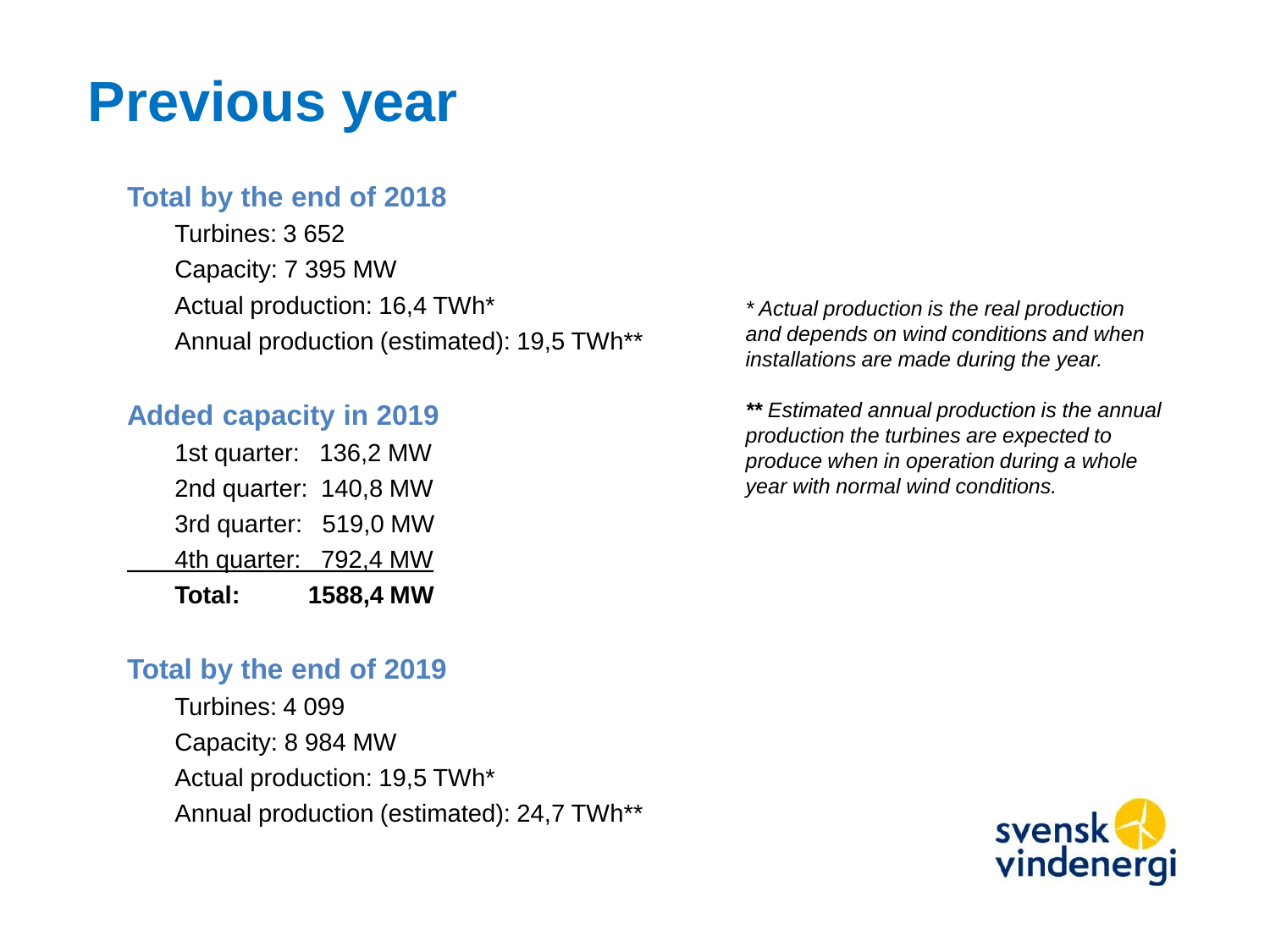# **Installations in 2020**

### **Total by the end of 2019**

Turbines: 4 099 Capacity: 8 986 MW Actual production: 19,5 TWh\* Annual production (estimated): 24,7 TWh\*\*

#### **Added capacity in 2020**

1st quarter: 207,8 MW (actual) 2nd quarter: 187,0 MW (forecast) 3rd quarter: 604,7 MW (forecast) 4th quarter: 830,6 MW (forecast) **Total: 1830,1 MW** 

#### **Total by the end of 2020 - forecast**

Turbines: 4 540 Capacity: 10 816 MW Actual production: 26,6 TWh\* Annual production (estimated): 30,9 TWh\*\*

*\* Actual production is the real production and depends on wind conditions and when installations are made during the year.*

*\*\* Estimated annual production is the annual production the turbines are expected to produce when in operation during a whole year with normal wind conditions.*

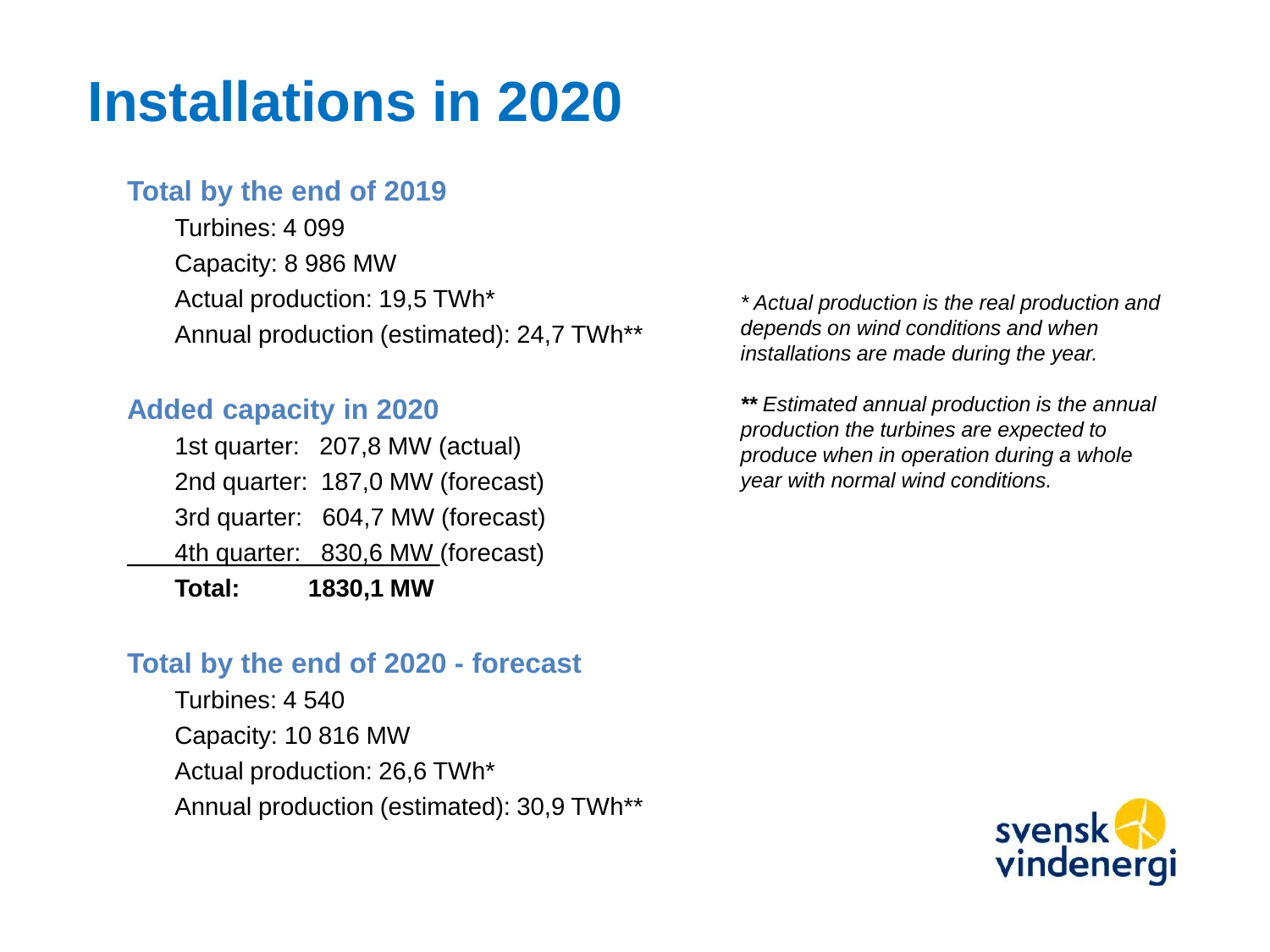# **New turbine contracts\* (firm and binding)**



svensk vindenergi

*\* Figures from all turbine manufacturers acting on the Swedish market*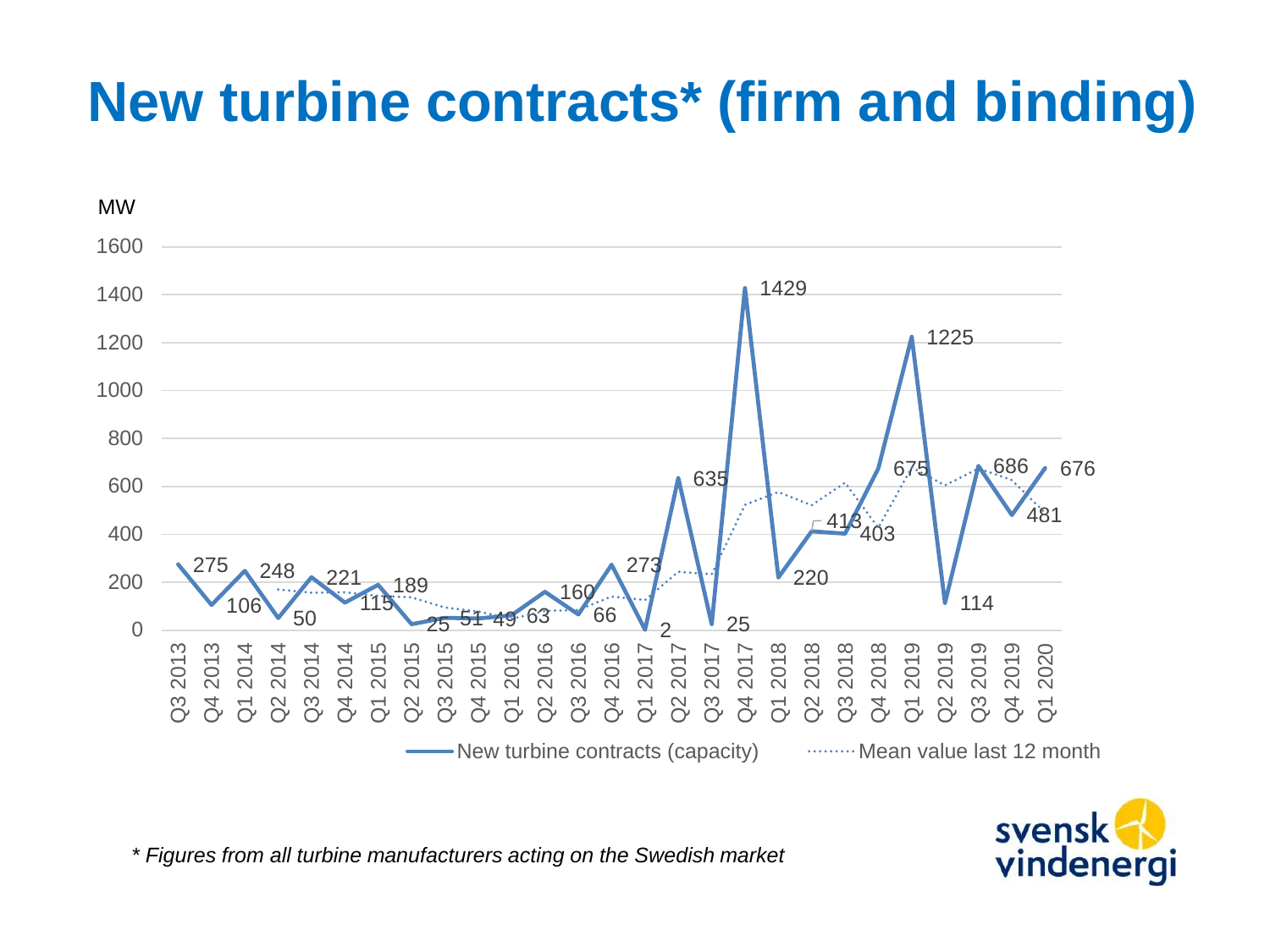## **Order books**

Time plan according to turbine manufacturers for wind power installations during year (MW) \*

| $\longrightarrow$ |                                                                   |  |  |  |
|-------------------|-------------------------------------------------------------------|--|--|--|
|                   | 2019 2020 2020 2020 2020 2020 2021 2022 2023<br>Q1 Q2 Q3 Q4 (Tot) |  |  |  |
|                   | 1590 208 187 605 831 1830 2827 288 0                              |  |  |  |
|                   |                                                                   |  |  |  |

*\* Figures from all turbine manufacturers acting on the Swedish market*

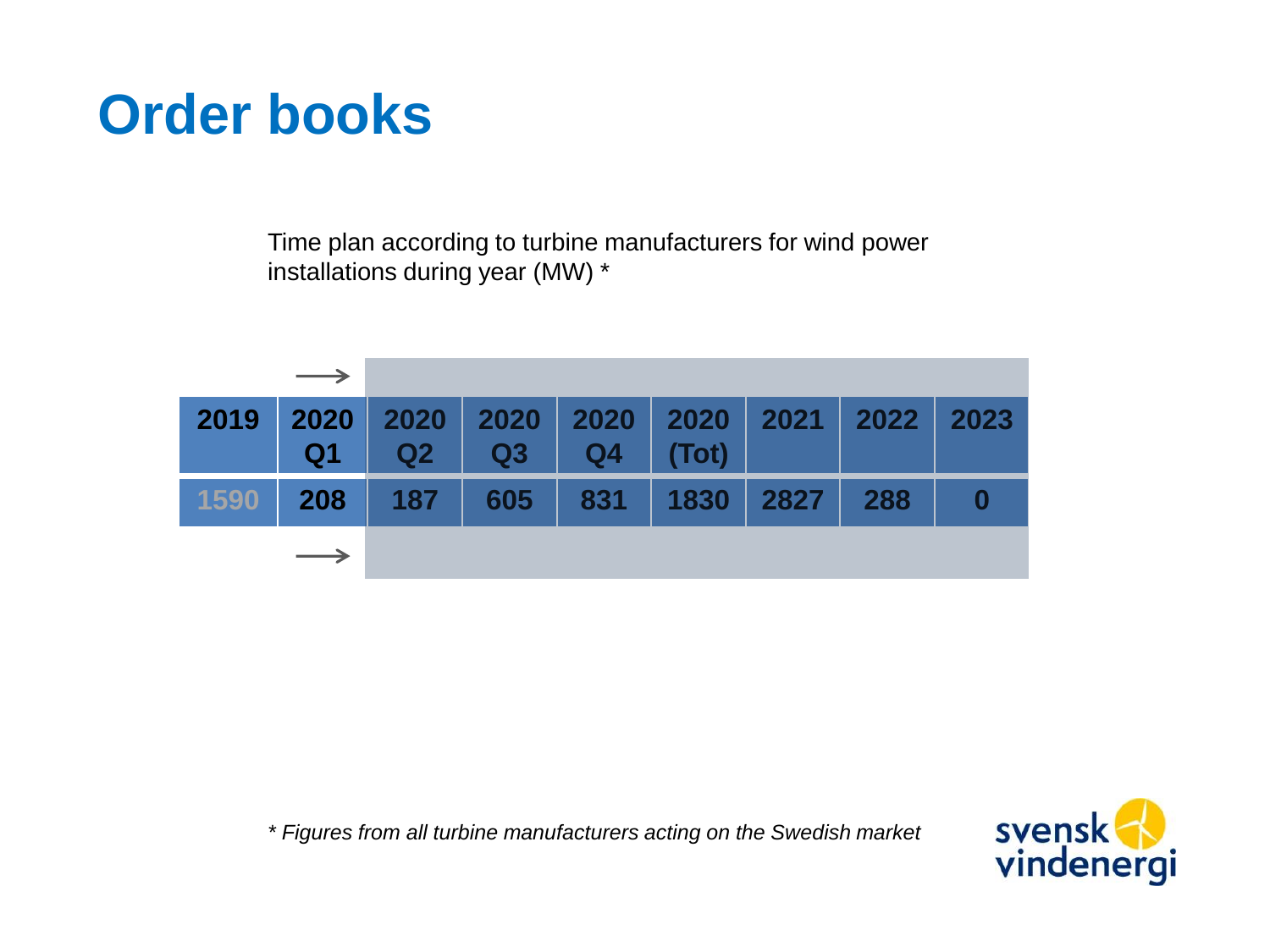### **Base case**

This scenario is the official forecast of Swedish Wind Energy Association



#### **Actual and forecast 2020-03-31**

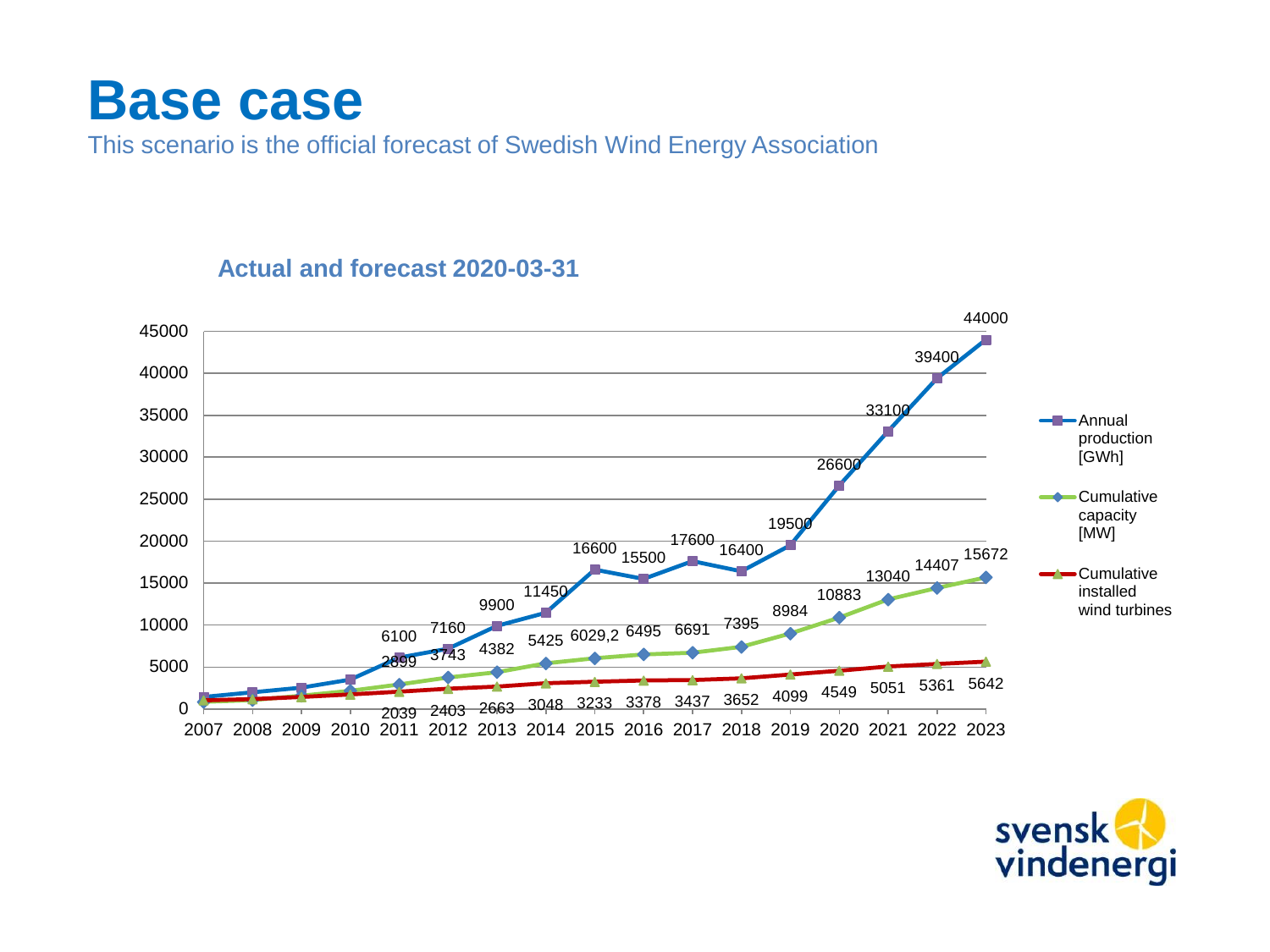## **Wind power production – all cases**

**Actual and forecast 2020-03-31**

TWh



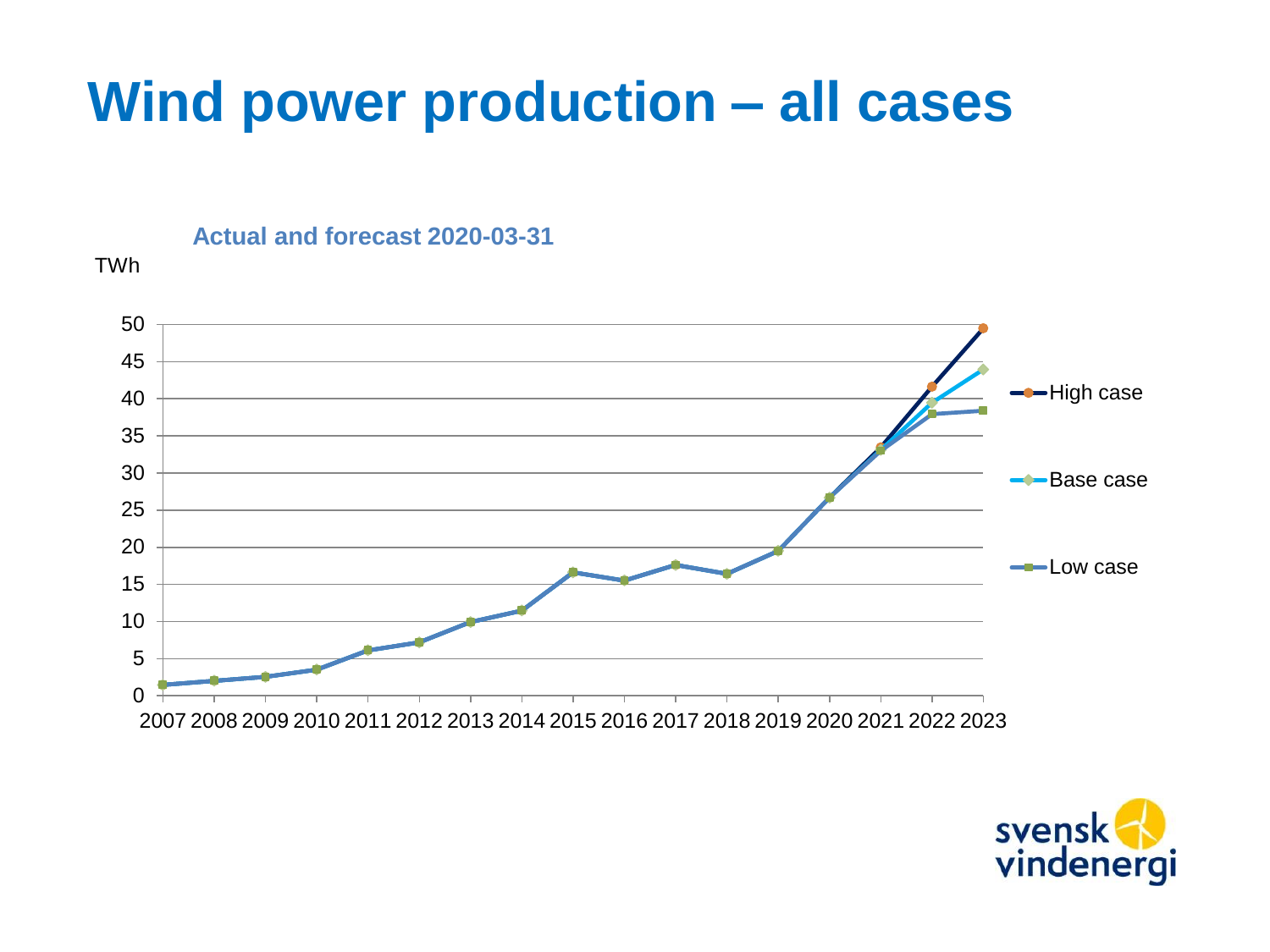# **Assumptions**

Part of wind power project portfolio capacity expected to be realized within given time frame depending on scenario (approximate figures)

| <b>Status</b>                        | <b>High</b> | Base ** | Low   |
|--------------------------------------|-------------|---------|-------|
| Turbine contracts (firm and binding) | 100 %       | 100 %   | 95 %  |
| Permitted *                          | 60 %        | 30%     | $0\%$ |
| In permitting process *              | 30 %        | 15%     | $0\%$ |

*\* Only onshore wind power are expected to be built.*

*\*\* The base case reflects a possible scenario based on an assessment of current and future market conditions.*

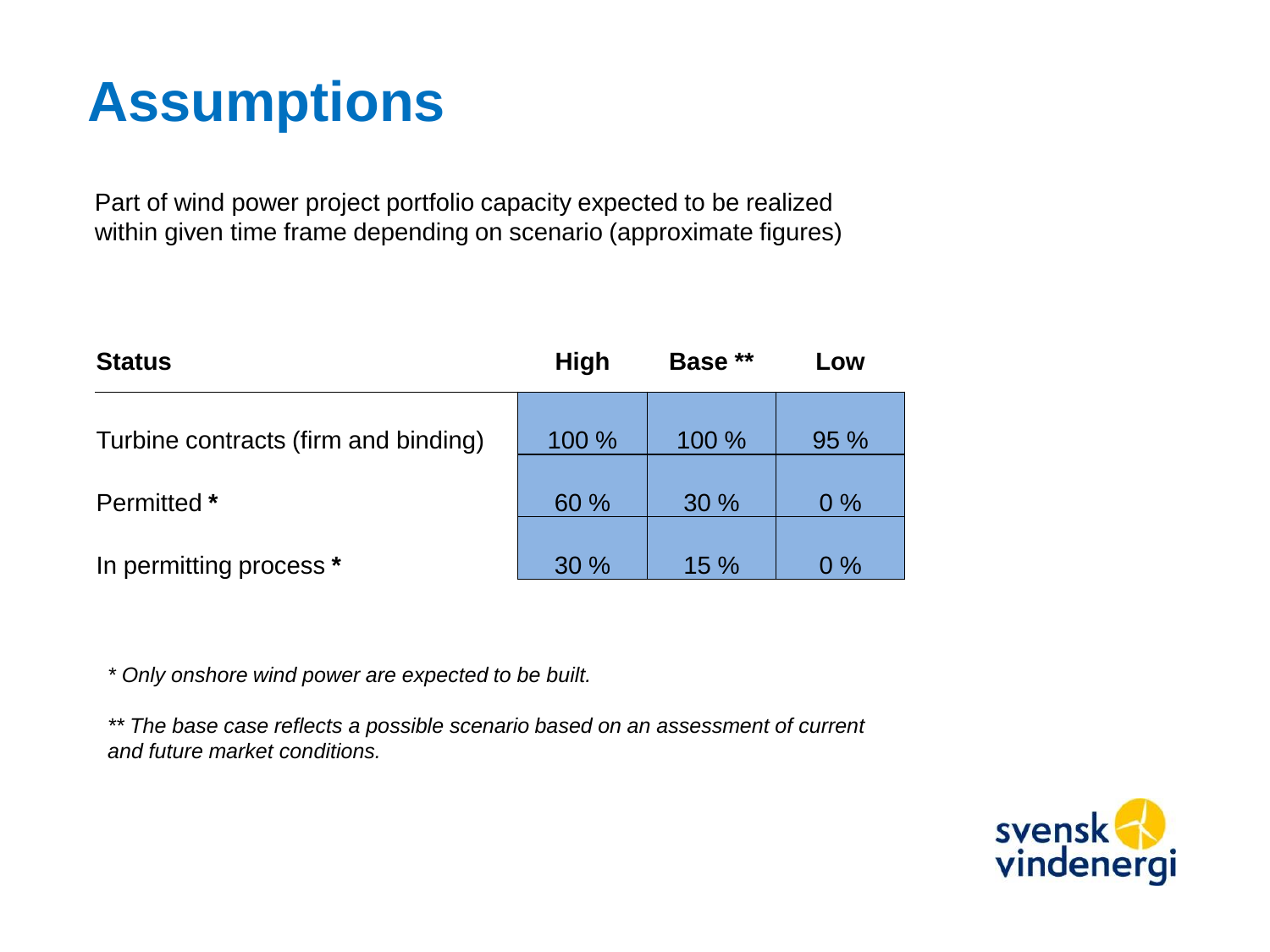



#### **Previous forecasts and actual installed wind power capacity**

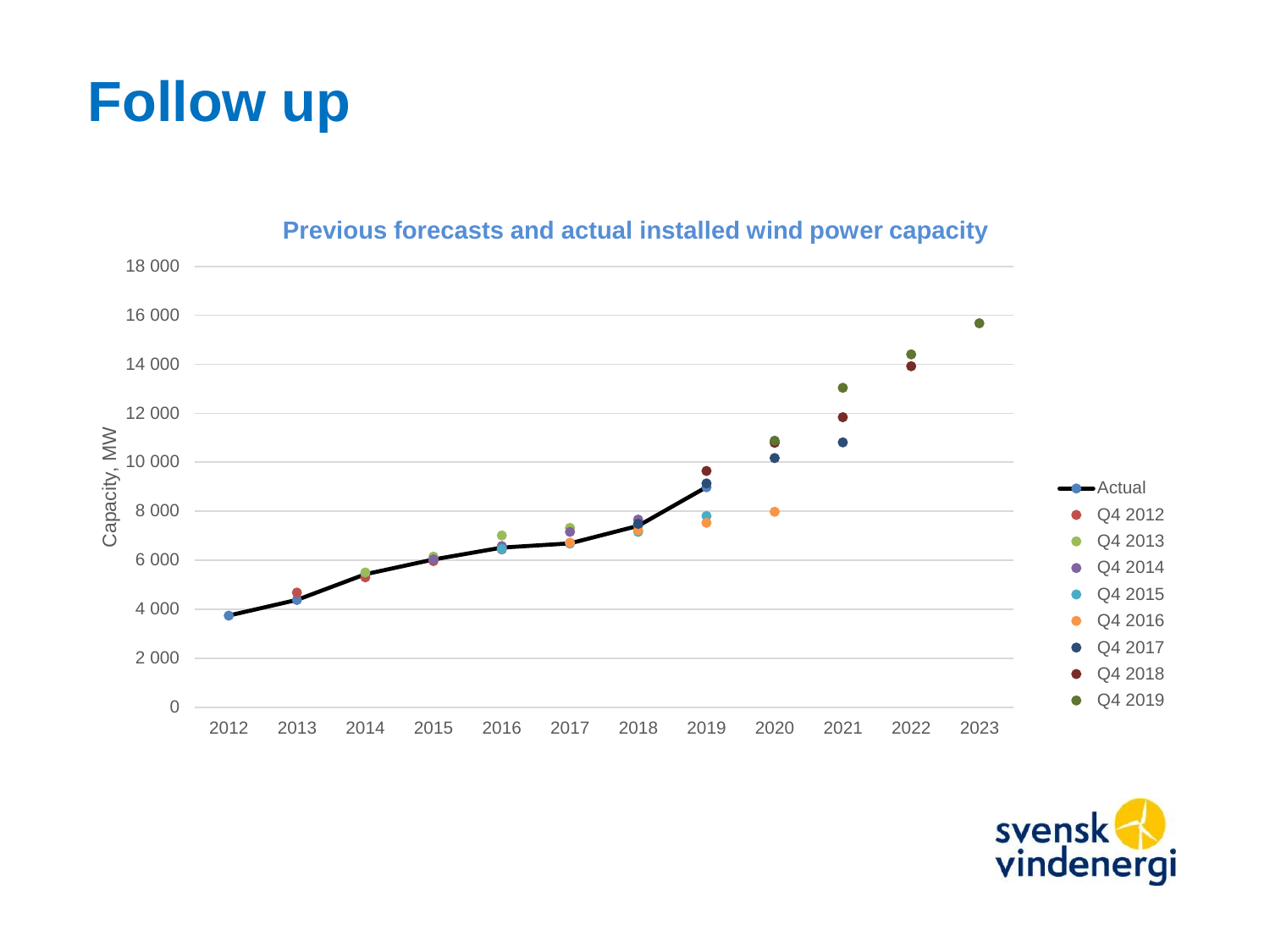



#### **Previous forecasts and actual annual wind power production**

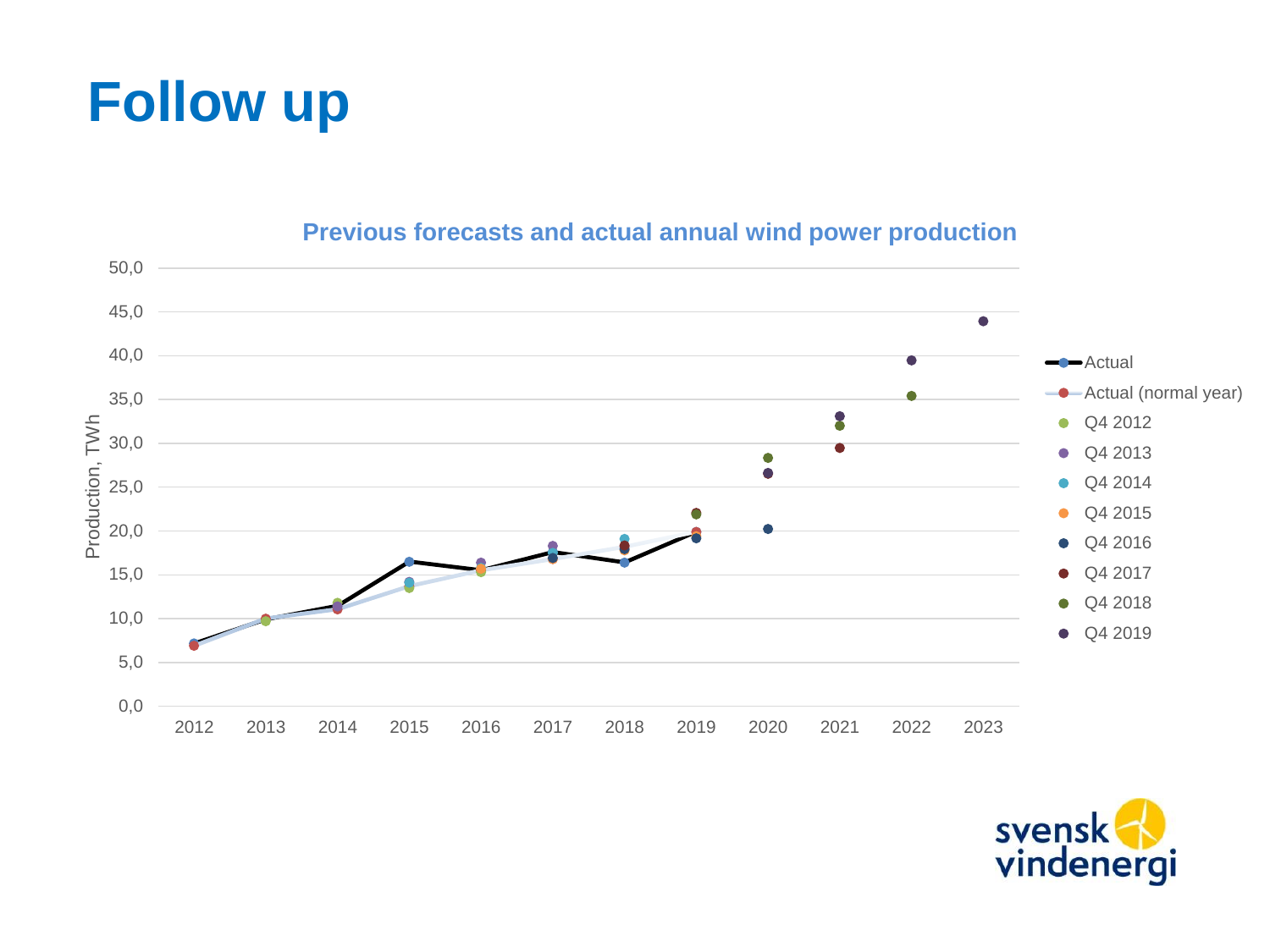## **Permitting – a serious obstacle**

- The overall picture is that too few new projects are started, as it is very difficult to find new wind power projects in good locations where it is considered likely that a permit will be granted.
- Drawn-out and uncertain permit processes are currently the greatest obstacle to the development of wind power.
- To reach the target of 100 percent renewable electricity generation and at least 90 TWh of wind power by 2040, many new permits for wind farms are needed.
- The time from initial consultation to environmental permit can exceed 10 years. Meanwhile, technological progress is fast, and the terms of the permit seldom leave scope to use the best possible technology, as the Environmental Code instructs that it should.
- The process must adapt to rapid technological developments so that wind resources can be utilized as efficiently as possible.

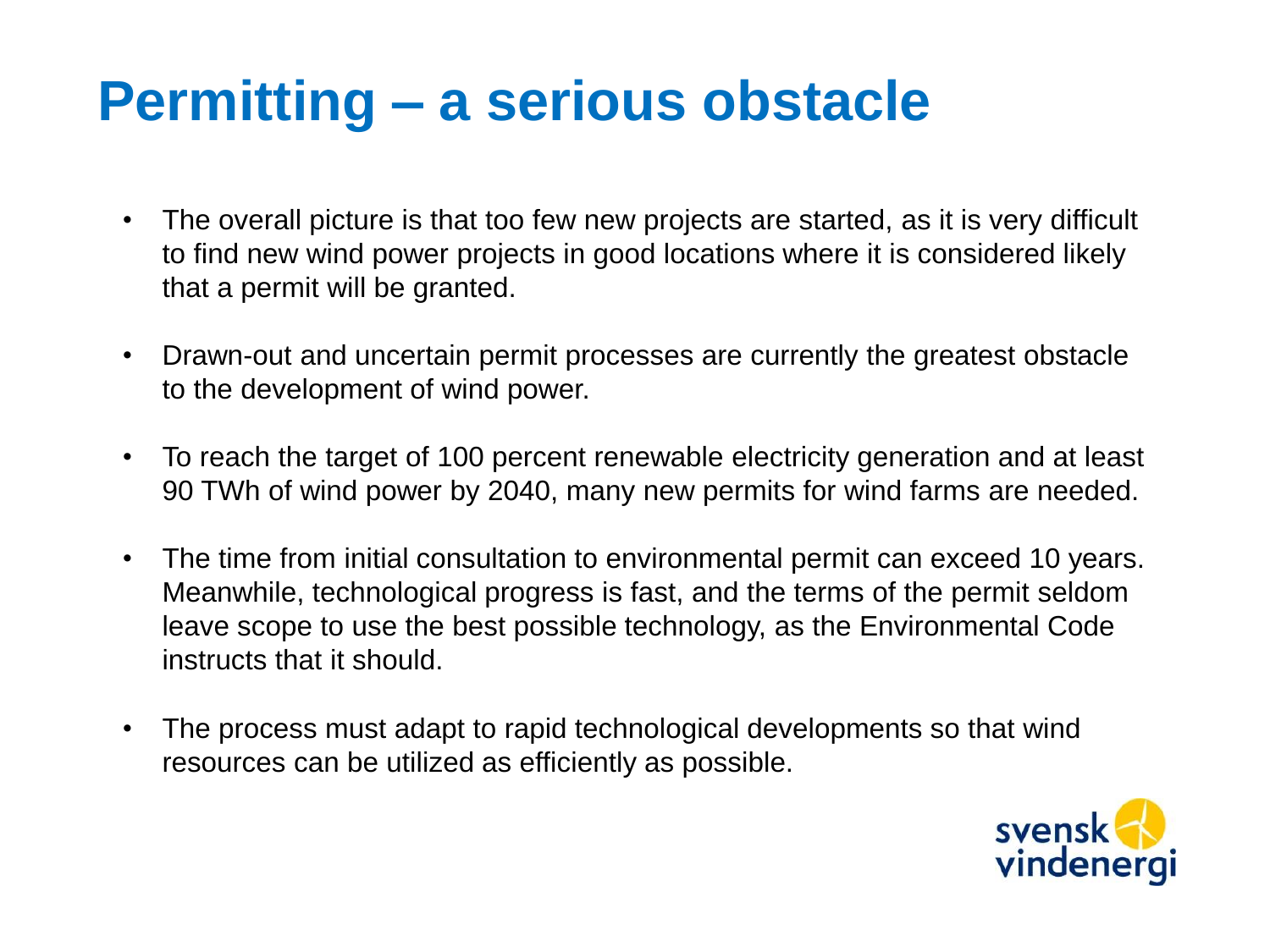## **Fewer new permits and applications**

- In 2019, only six wind power projects (135 turbines) received final approval.
- In 2019, only 11 new applications (140 turbines) were submitted.
- The number of new projects, where consultations has been started, has been halved during the period 2014-2018
- Decided cases have decreased from close to 50 parks in 2014-2015 to 25-35 parks in 2017-2018.



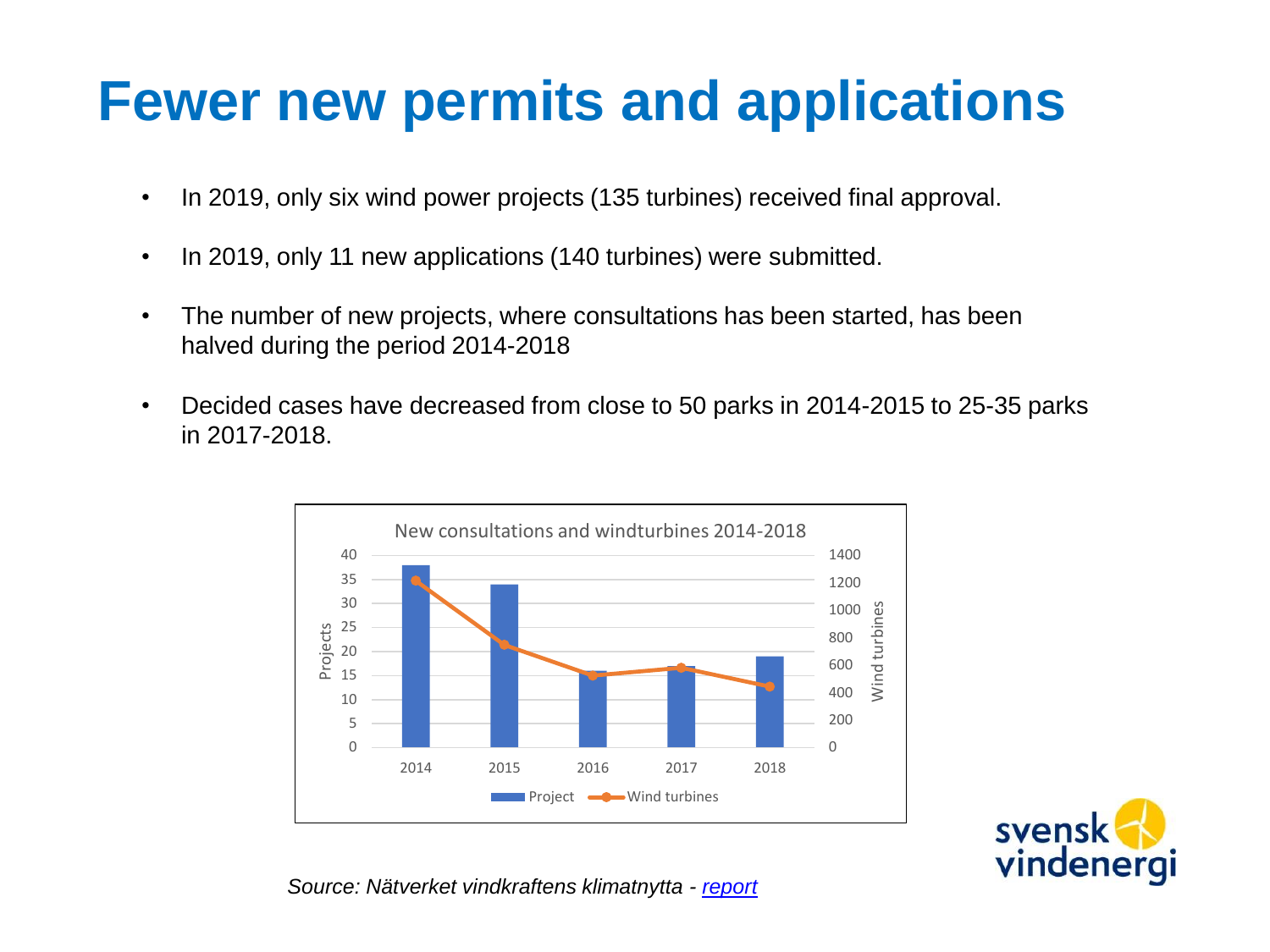## **Permitting – a serious obstacle**

- Drawn-out and uncertain permit processes are currently the greatest obstacle to the development of wind power.
- To reach the target of 100 percent renewable electricity generation and at least 90 TWh of wind power by 2040, many new permits for wind farms are needed.
- The time from initial consultation to environmental permit can exceed 10 years. Technological progress is fast, and the terms of the permit seldom leave scope to use the best possible technology, as the Environmental Code instructs.

SWEA:s suggestions to improve and speed-up the process**:**

- $\checkmark$  The municipal veto against wind power should be adjusted so that the municipality's decision comes early, concerns the location and is not allowed to be changed during the process.
- $\checkmark$  The municipalities, instead of the state, should be awarded the property tax on wind power.
- $\checkmark$  The Environmental Code should be adjusted so that climate benefits are more strongly prioritized when weighed against other interests.

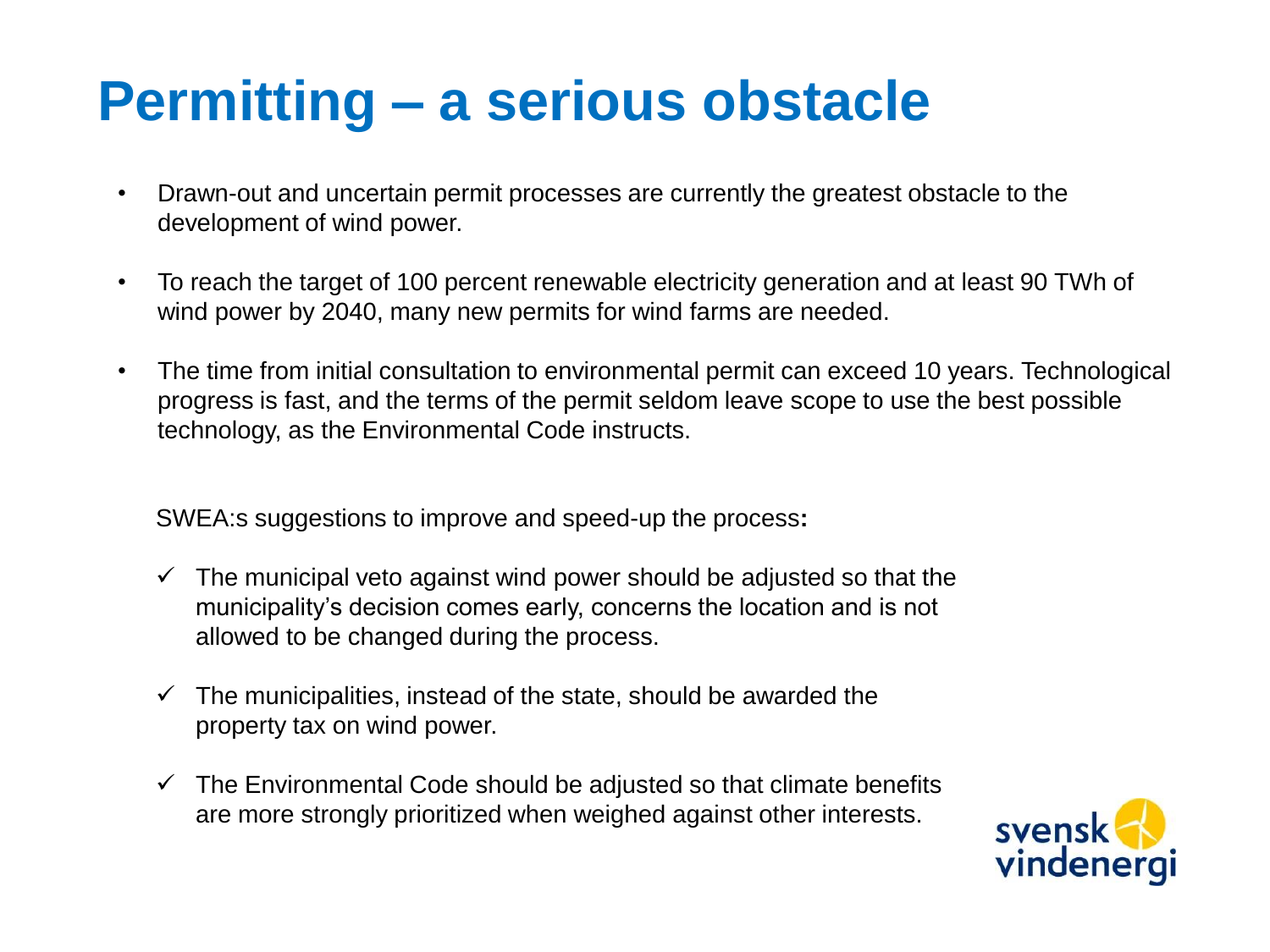The following slides are based on SWEA's [roadmap](https://swedishwindenergy.com/wp-content/uploads/2019/10/Svensk_Vindenergi_ROADMAP_2040_rev_ENG-1.pdf) 2040.

In recent years, most new wind power projects have been built in the north of Sweden. But, the expansion in the north might slow down. After 2023, it is possible that bottlenecks in the grid and price differences makes it more attractive to invest in small projects in the south.

In the medium term, repowering is starting to take place in the south, where also many of the new turbine orders are placed. Together with offshore wind power, which will have a central role in the Swedish electricity system in 2030-2040, the expansion can even out between north and south until 2040.

Even so, Swedish TSO (Svenska kraftnät) still need to strengthen the grid's transmission capacity from north to south. This will be even more critical if Finland does not remain a net importer of electricity.

Interestingly, due to technological development and repowering, the amount of wind turbines in Sweden will peak around 2027 (approx. 5 800 turbines) and then gradually decrease to below 4 000 turbines in 2040.

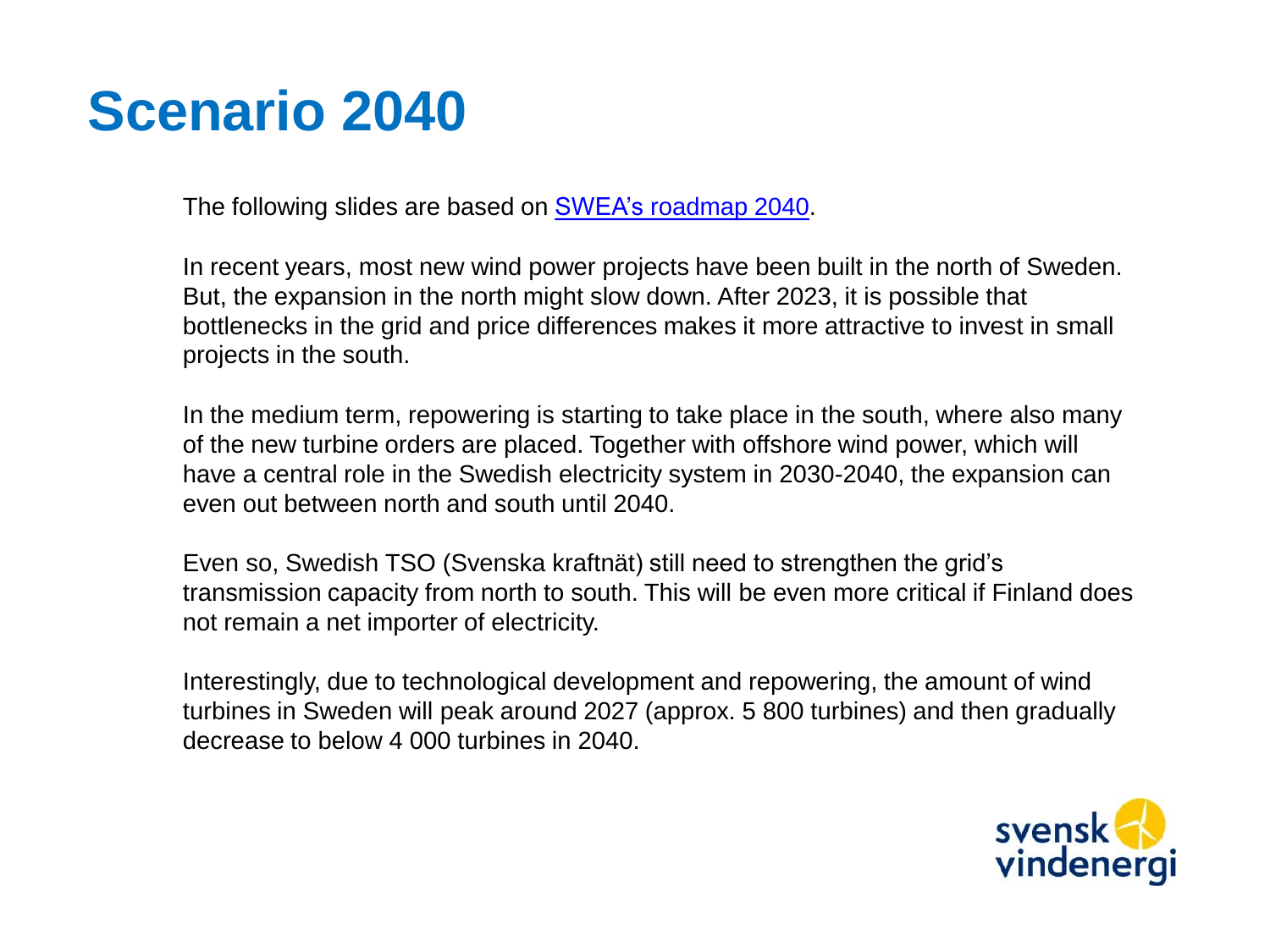

90 TWh wind power – a 100 % renewable electricity system 2040



Source: [SWEA roadmap](https://swedishwindenergy.com/wp-content/uploads/2019/10/Svensk_Vindenergi_ROADMAP_2040_rev_ENG-1.pdf) 2040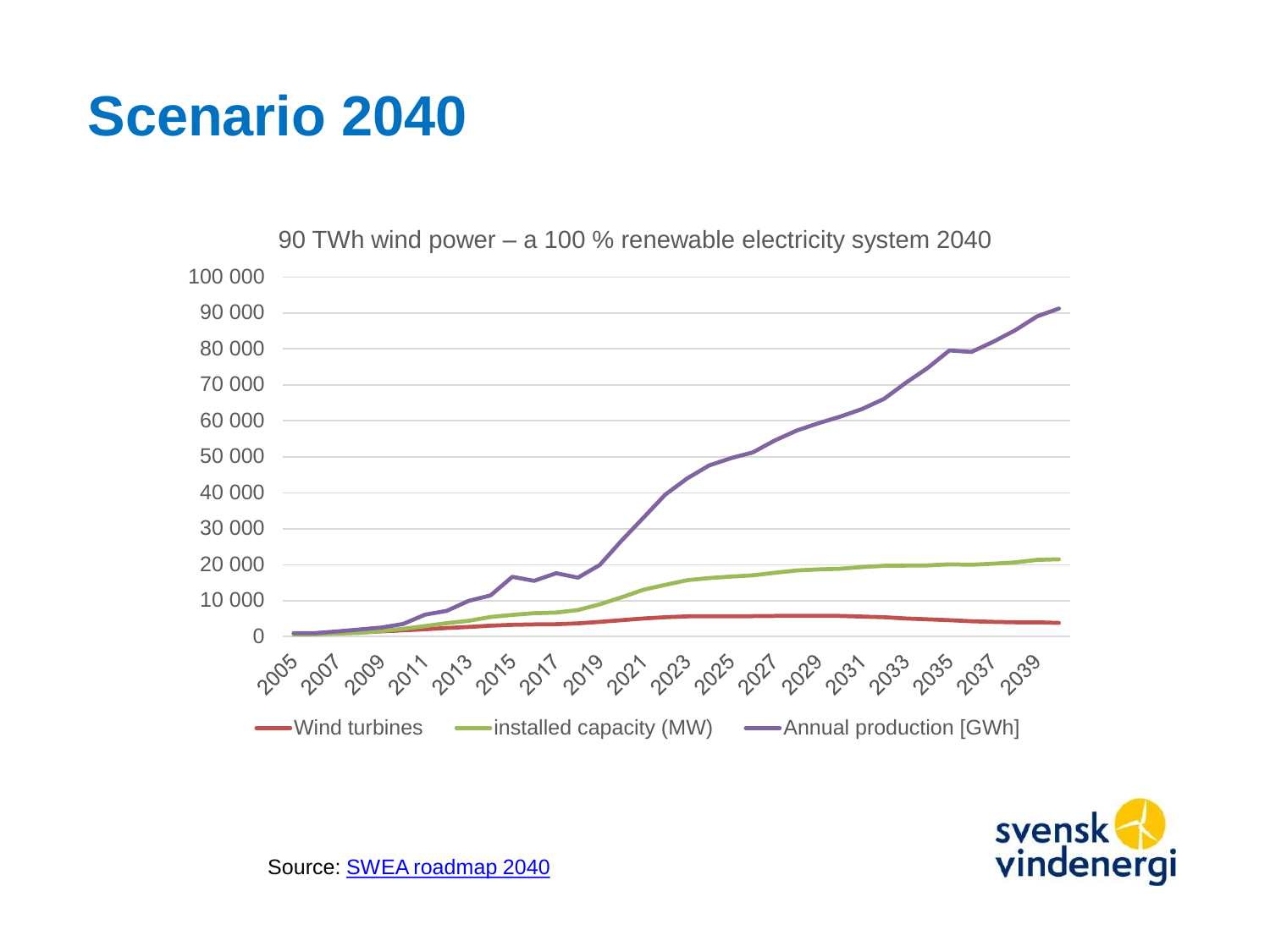Estimated development (TWh)





Source: [SWEA roadmap](https://swedishwindenergy.com/wp-content/uploads/2019/10/Svensk_Vindenergi_ROADMAP_2040_rev_ENG-1.pdf) 2040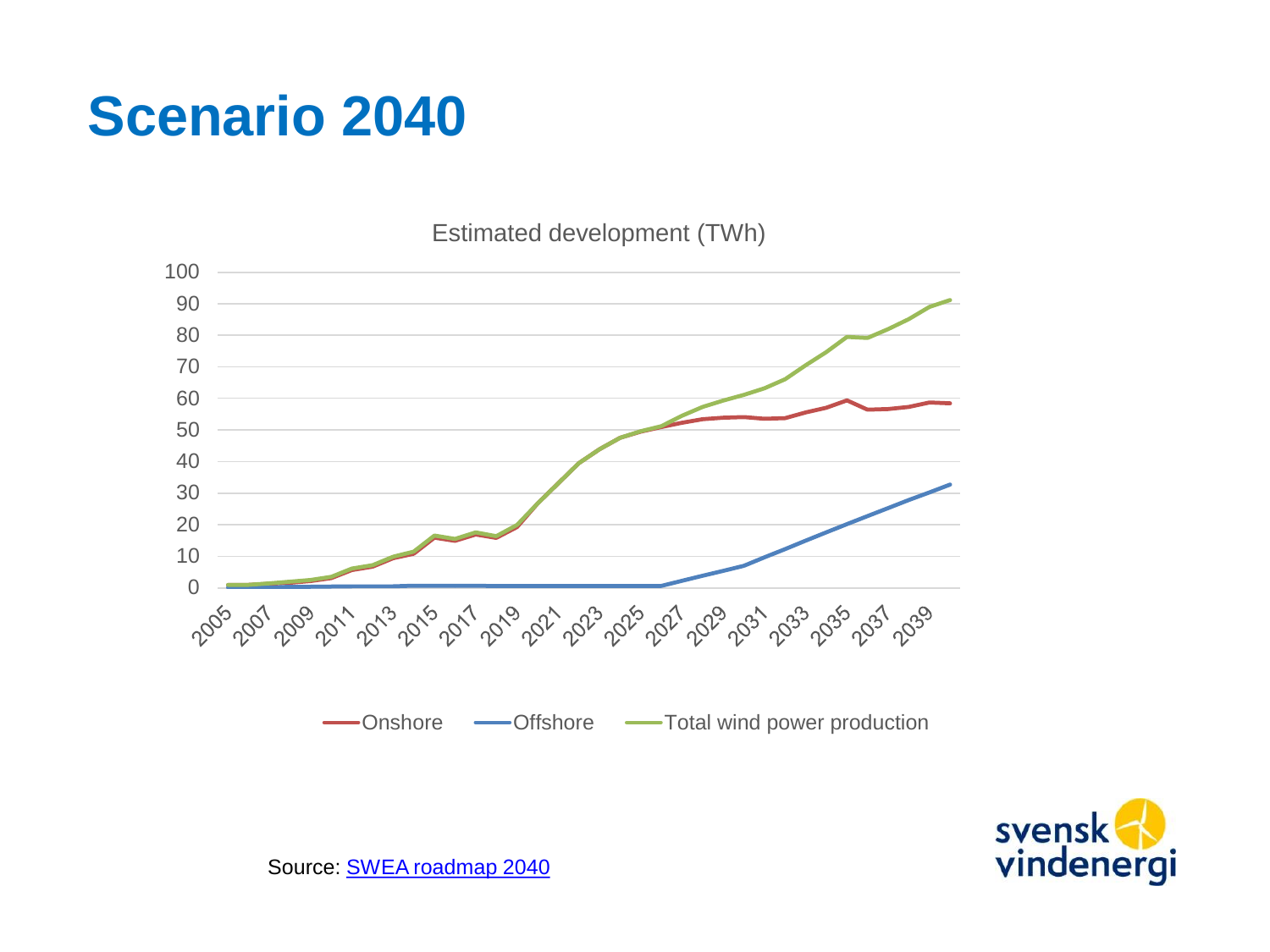Installed capacity / price area (MW)





Source: [SWEA roadmap](https://swedishwindenergy.com/wp-content/uploads/2019/10/Svensk_Vindenergi_ROADMAP_2040_rev_ENG-1.pdf) 2040